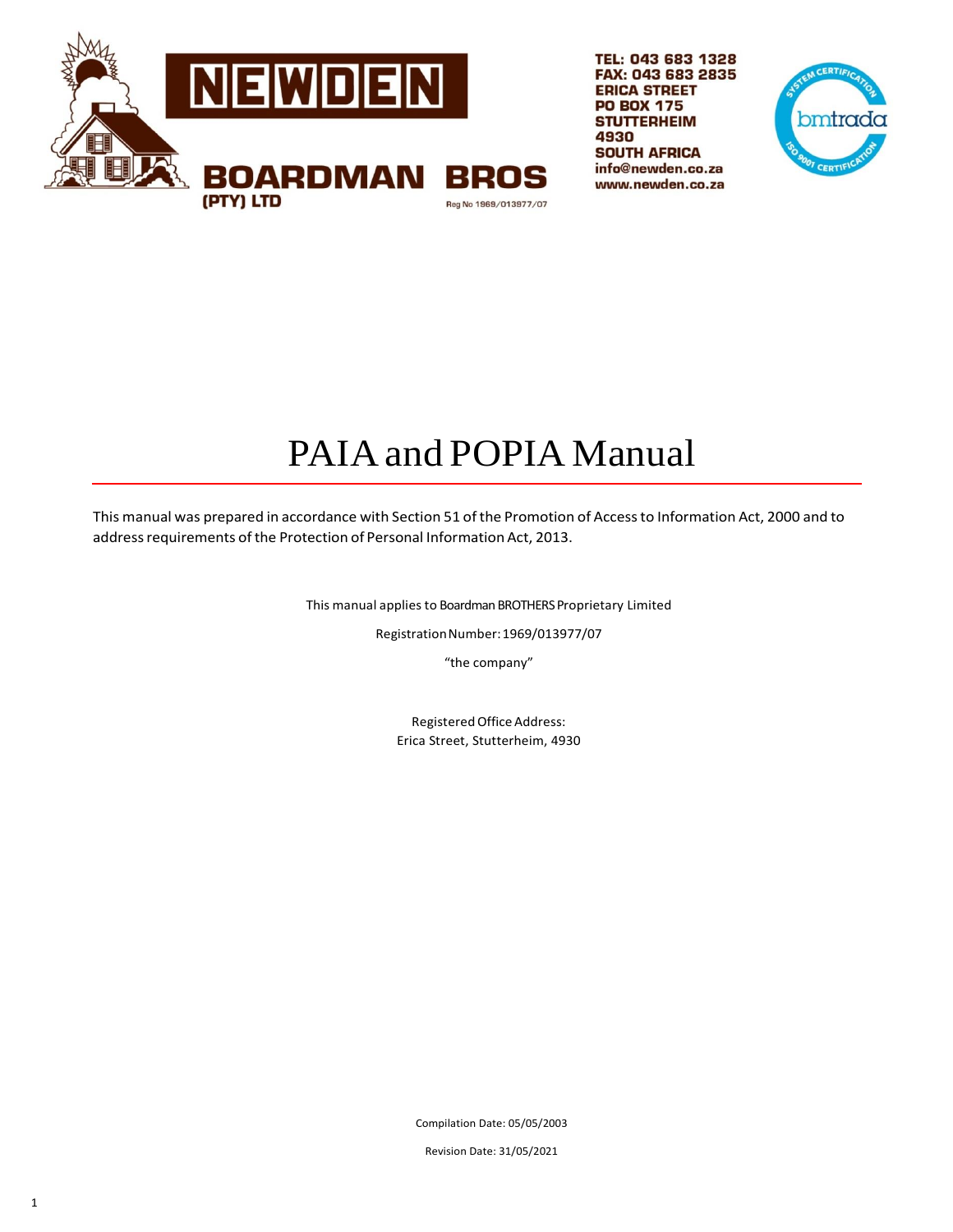#### Index

| $\mathbf{1}$   | Introduction |                                                                                         | 3  |  |
|----------------|--------------|-----------------------------------------------------------------------------------------|----|--|
| $\overline{2}$ |              | Company Contact Details [Section 51(1)(a)]<br>3                                         |    |  |
| 3              |              | The Act and Section 10 Guide [Section 51(1)(b)]                                         | 3  |  |
| 4              |              | Records Automatically Available [Section 51(1)(c)]                                      | 4  |  |
| 5              |              | Schedule of Records [Section 51(1)(e)]                                                  | 4  |  |
| 6              |              | Records that are not automatically available                                            | 5  |  |
| 7              |              | Procedure for requesting access to the above information                                | 5  |  |
| 8              |              | Grounds for refusal of access to information                                            | 6  |  |
| 9              |              | Remedies available to the requester upon refusal of a request for access of PAIA        | 6  |  |
| 10             | Fees         |                                                                                         | 7  |  |
| 11             |              | Information available in terms of other legislation [Section 51(1)(d)                   | 7  |  |
| 12             |              | Protection of Personal Information that is processed by the company                     | 8  |  |
|                | 12.1         | <b>Conditions of Processing</b>                                                         |    |  |
|                | 12.2         | Purpose of the Processing of Personal Information by the company                        | 8  |  |
|                | 12.3         | Categories of Data Subjects and Personal Information/Special                            |    |  |
|                |              | Personal Information relating thereto                                                   | 8  |  |
|                | 12.4         | Recipients of Personal Information                                                      | 8  |  |
|                | 12.5         | Cross-Border Flows of Personal Information                                              | 8  |  |
|                | 12.6         | Description of information security measures to be implemented                          |    |  |
|                |              | by the company                                                                          | 9  |  |
|                | 12.7         | Objection to the Processing of Personal Information by a Data Subject                   | 9  |  |
|                | 12.8         | Request for correction or deletion of Personal Information                              | 9  |  |
|                |              | Appendix 1 - Request for Access to the Record to be completed by a Requestor            | 11 |  |
|                |              | Appendix 2 - Applicable Fees in Respect of Private Bodies in Relation to PAIA           | 14 |  |
|                |              | Appendix 3 - Processing of Personal Information in Accordance with POPIA                | 15 |  |
|                |              | Appendix 4 - Request for Amendment, Correction or Erasure of Personal Data              | 16 |  |
|                |              | Appendix 5 - Form to Object to the Processing Of Personal Information in Terms of POPIA | 19 |  |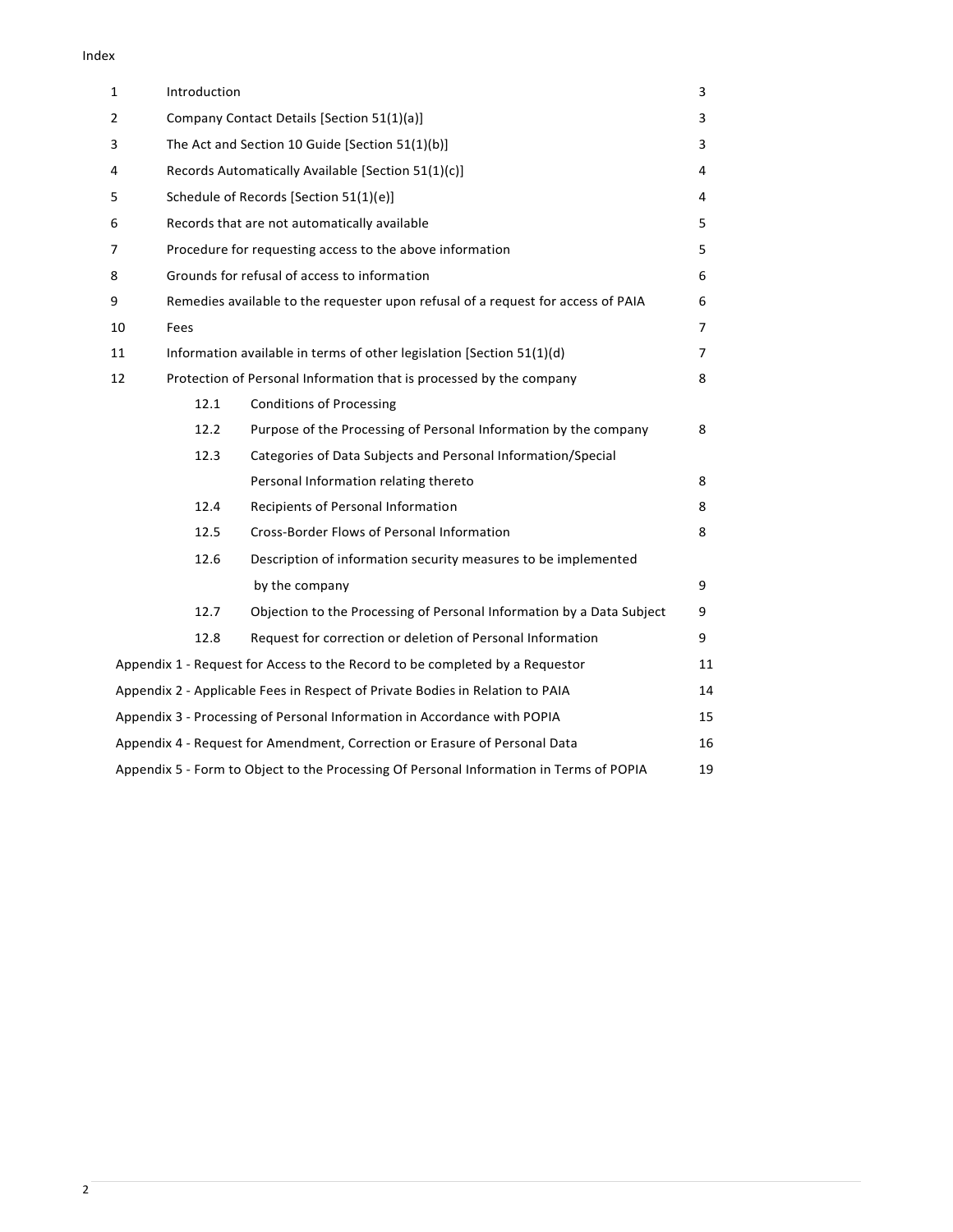## 1 Introduction

The private body is a proprietary limited duly registered according to the Company's Act No. 61 of 2008. The primary business of the private body is the manufacture and distribution of Candles, FMCG, Cosmetic and Paint and Hardware related products to the retail and wholesale trade and other contract customers.

# 2 Company Contact Details [Section 51(1)(a)]

| Name of Body:               | Boardman Brothers Proprietary Limited                                                                                  |
|-----------------------------|------------------------------------------------------------------------------------------------------------------------|
| Directors:                  | <b>Richard Boardman</b><br>Clint Boardman<br>Derick Boardman<br>Gerald Boardman<br><b>Howard Blane</b><br>Gregory Webb |
| Information Officer:        | <b>Richard Boardman</b>                                                                                                |
| Deputy Information Officer: | Maryke Vockerodt                                                                                                       |
| <b>Physical Address:</b>    | Erica Street<br>Stutterheim<br>4930                                                                                    |
| Postal Address:             | PO Box 175<br>Stutterheim<br>4930                                                                                      |
| Telephone Number:           | +27 43 683 1328                                                                                                        |
| Email Address (IO):         | rboardman@newden.co.za                                                                                                 |
| Email Address (Deputy IO):  | maryke@newden.co.za                                                                                                    |

# 3 The Act and Section 10 Guide [Section 51(1)(b)]

The ACT grants a requester access to records of a private body, if the record is required for the exercise or protection of any rights. If a public body lodges a request, the public body must be acting in the public interest.

Requests in terms of the ACT shall be made in accordance with the prescribed procedures, at the rates provided. The forms and tariff are dealt with in paragraphs 6 and 7 of the Act.

A guide to the Act (as contemplated under section 10 of the Act) is available from the South African Human Rights Commission. The guide contains such information as may reasonably be required by a person who wishes to exercise any right contemplated in the Act. Any enquiries regarding this guide and its contents should be directed to:

| The South African Human Rights Commission: |                                                  |  |
|--------------------------------------------|--------------------------------------------------|--|
|                                            | Postal address: Private Bag 2700, Houghton, 2041 |  |
| Telephone:                                 | +27 11 877-3600                                  |  |
| Fax:                                       | +27 11 403-0625                                  |  |
| Website:                                   | https://www.sahrc.org.za                         |  |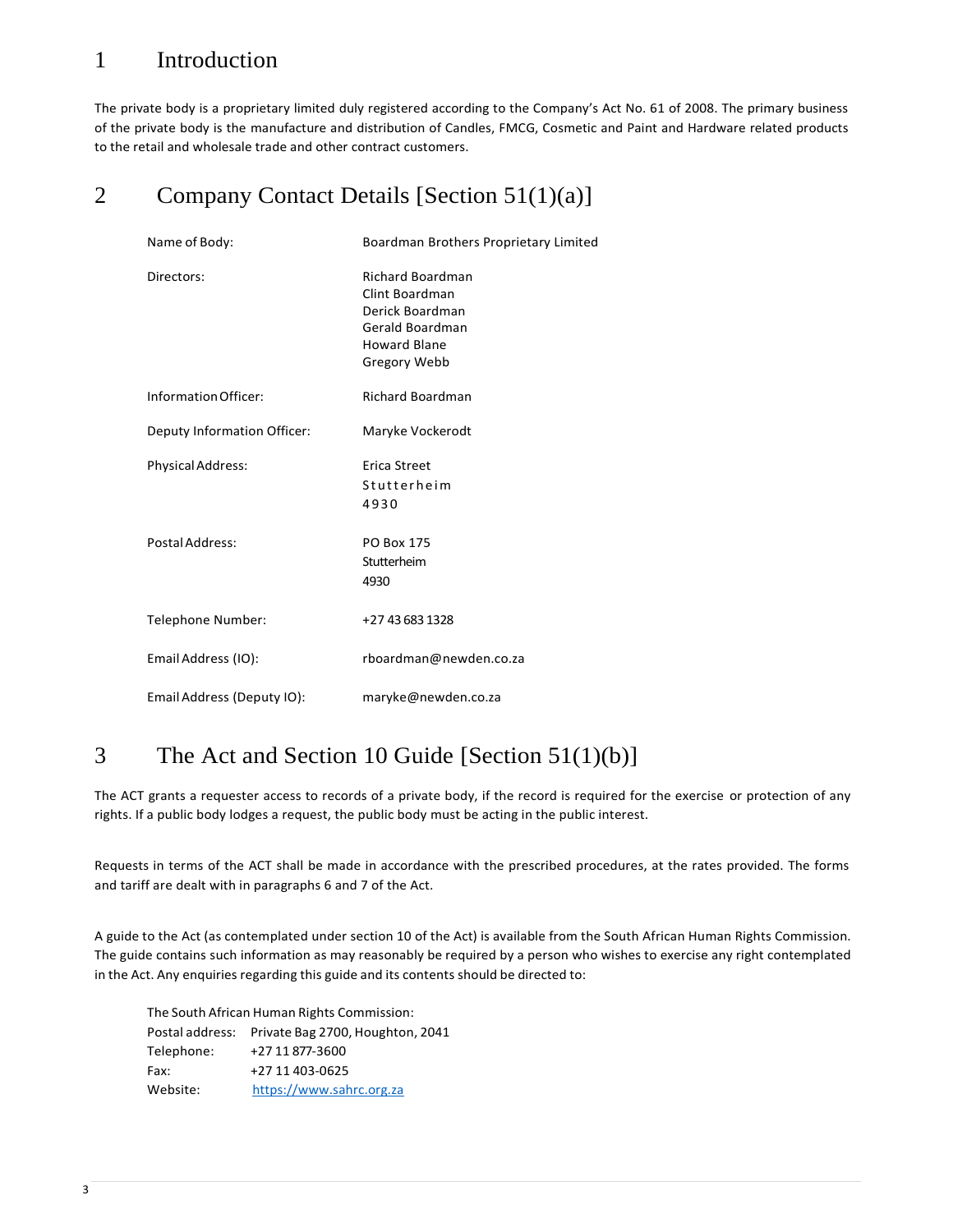# 4 Records Automatically Available [Section 51(1)(c)]

At this stage no notice(s) has/have been published in terms of section 52 of the PAIA on the categories of records that are automatically available without a person having to request access in terms of the PAIA.

Records that are automatically available as the registered office of the company on payment of the prescribed fee for reproduction are:

- □ Records of the company lodged in terms of government requirements such as the Registrar of Deeds;
- □ Documentation and information relating to the company which is held by CIPC in accordance with the requirements set out in section 25 of the Companies Act No 71 of 2008;
- □ Product and service brochures
- □ Marketing information

### 5 Schedule of Records [Section 51(1)(e)]

The list below depict records of information which the company has available in terms of laws applicable to it. Some of this information and the access thereto may be restricted to protect the privacy and private information of Data Subjects:

#### 5.1 Statutory Company Information

- □ Certificate of Incorporation and Memorandum of Incorporation
- □ Register of Directors and Public Officers
- □ Remuneration of Directors
- □ Minutes of Board Meetings and Resolutions
- □ Records relating to the appointment of directors / auditor / secretary / public officer and other officers

#### 5.2 FinancialRecords

- □ FinancialStatements
- □ Documents relating to taxation of the company
- □ AccountingRecords
- □ Financial Agreements
- 5.3 Agreements or Contract Records
	- □ Standard Agreements
	- □ Contracts concluded with Companies
	- □ Contracts concluded with Customers
	- □ Third Party Contracts(such as Service Level Agreements etc.)
	- □ Suppliers Contracts

#### 5.4 Employees

- □ List of Employees
- □ Personal Information of Employees
- □ Employee Contracts of Employment
- □ Remuneration of Employees
- □ LeaveRecords
- □ Collective Agreements
- 5.5 Company Policies and Directives
	- □ Internal relating to employees and the company
	- □ External relating to clients and other third parties
- 5.6 Regulatory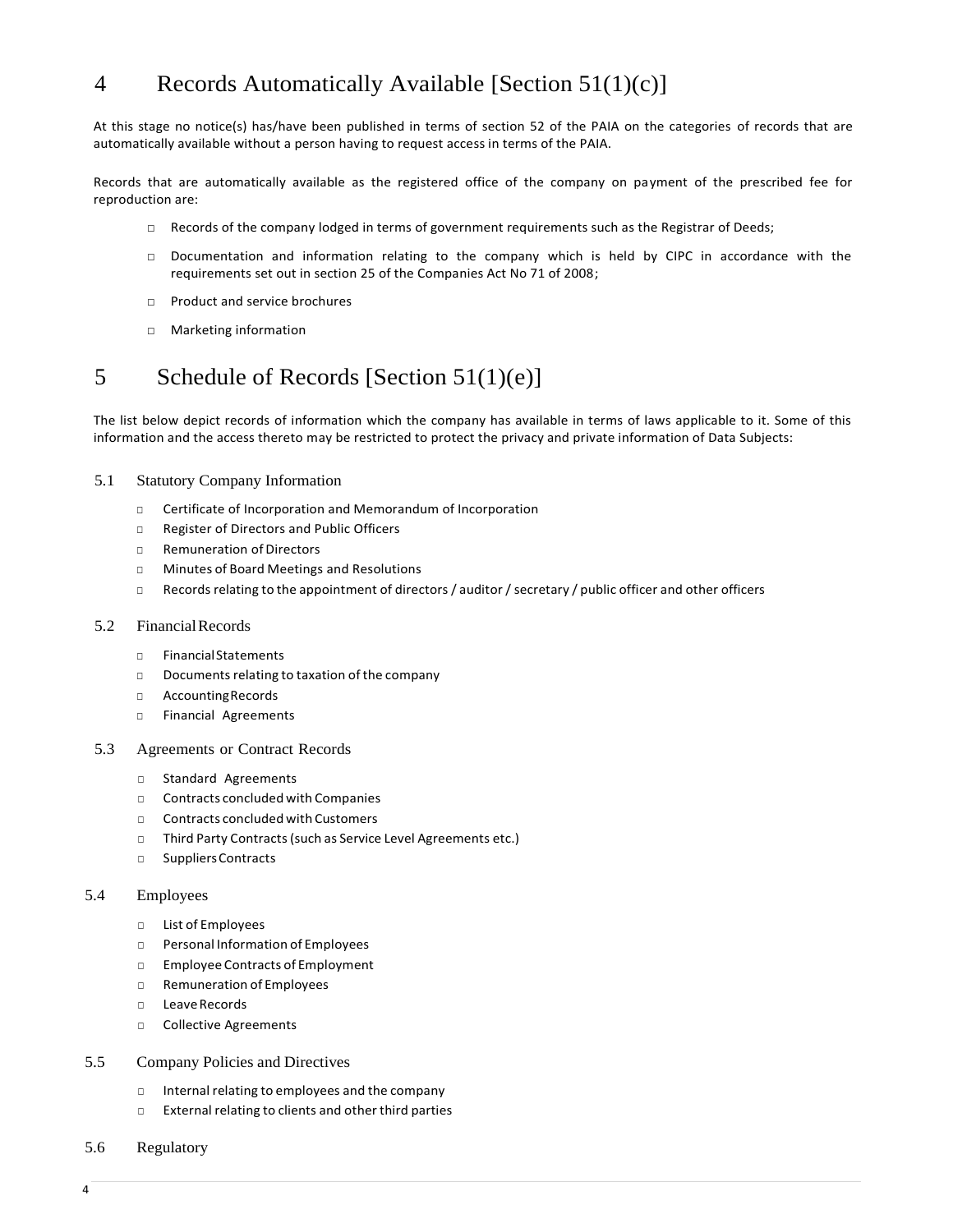□ Licenses or Authorities

#### 5.7 Customer Information

- □ CustomerDetails
- $\Box$  Contact details of individuals within Customers
- □ CommunicationswithCustomers

### 5.8 Intellectual Property

- □ Formulas, work instructions and manufacturing procedures
- □ Designs
- □ Know-how

#### 5.9 Safety, Health and Quality

- □ Safety management system, data and audits
- □ Quality management system, data and audits

### 6 Records that are not automatically available

Records of the company which are not automatically available must be requested in terms of the procedure set out in section 7 of this PAIA Manual or the Regulations as set out in terms of POPIA and which may be subject to the restrictions and right of refusal to access as provided for in the PAIA and in the POPIA.

No request shall be accepted telephonically nor shall any information be supplied telephonically. Only the Information Officer or any Deputy Information Office appointed shall have the mandate to disclose information in terms of this manual.

### 7 Procedure for requesting access to the above information

Records held by the company may be accessed on request only once the requirements for access have been met. A requester is any person making a request for access to a record of the company and in this regard, the Act distinguishes between two types of requesters:

### □ PersonalRequester

A personal requester is a requester who is seeking access to a record containing personal information about the requester. Subject to the provisions of the Act and applicable law, the company will provide the requested information, or give access to any record about the requester's personal information. The prescribed fee for reproduction of the information requested will be charged by the company.

#### □ Other Requester

This requester (other than a personal requester) is entitled to request access to information pertaining to third parties. However, the company is not obliged to grant access prior to the requester fulfilling the requirements for access in terms of the Act. The prescribed fee for reproduction of the information requested will be charged by the company.

#### □ Request Procedure

A requester must comply with all the procedural requirements contained in the PAI and POPI Acts relating to a request for access to a record. A requester must complete the request form enclosed herewith in Appendix 1 and submit it, as well as the payment of a request fee, if applicable to the information officer at the physical address, or electronic mail address as stated herein. The request form must be filled in with enough information to at least enable the information officer to identify:

- □ The record or records requested
- □ The identity of the requester
- □ What form of access is required
- □ The postal address or fax number of the requester.

A requester must state that he or she requires the information to exercise or protect a right, and clearly state what the nature of the right is, so to be exercised or protected. The requester must also provide an explanation of why the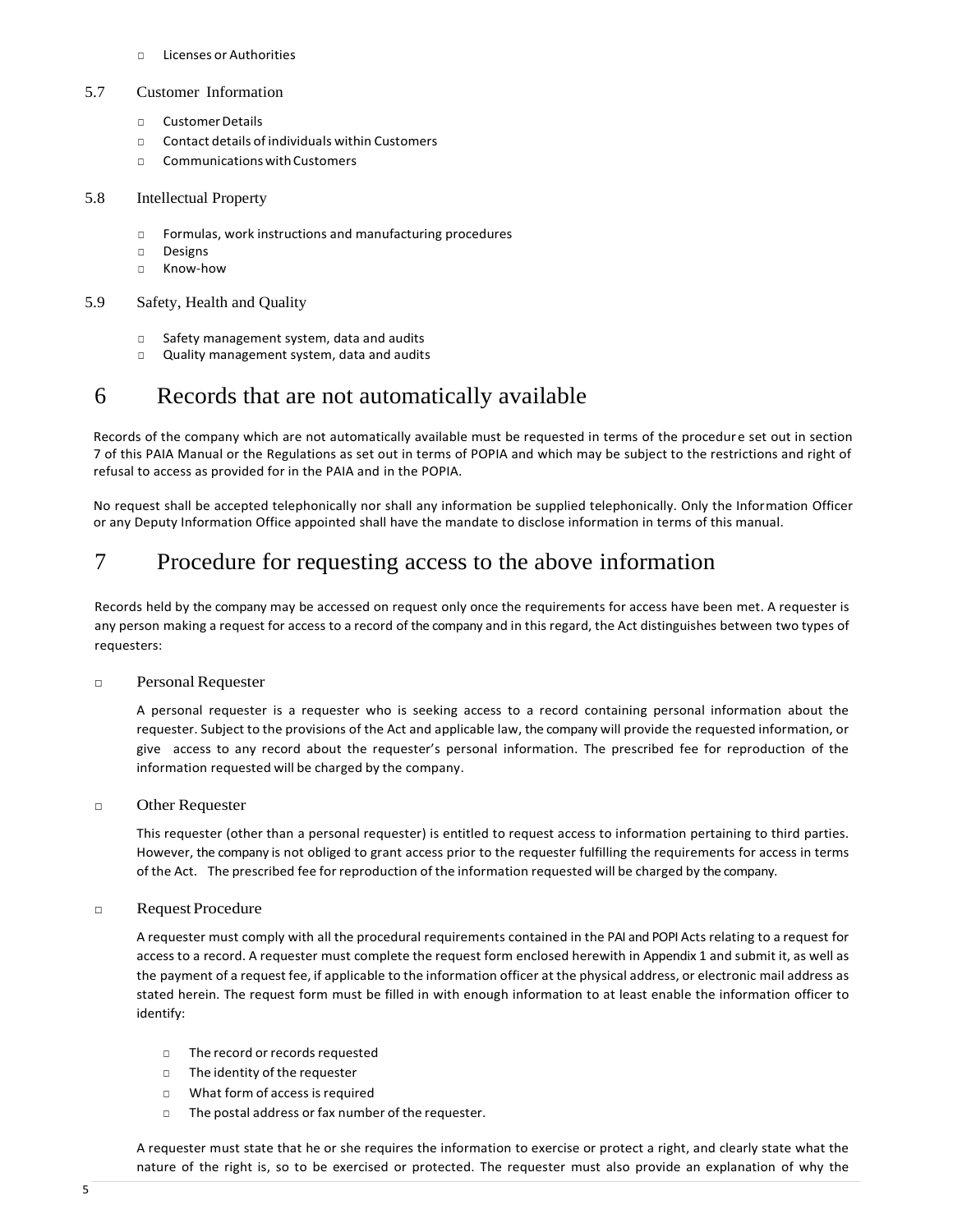requested record is required for the exercise or protection of that right.

The company will process a request within 30 days, unless the requester has stated special reasons which would satisfy the information officer that circumstances dictate that this period not be complied with.

The requester shall be informed in writing whether access has been granted or denied. If, in addition, the requester requires the reasons for the decision in any other manner, he or she must state the way it is required. If a request is made on behalf of another person, the requester must then submit proof of the capacity in which the requester is making the request to the satisfaction of the information officer.

If an individual is unable to complete the prescribed form because of illiteracy or disability, such a person may make the request orally to the information officer.

□ Decision

The company will decide whether to grant or decline a request and give notice with reasons (if required) to that effect. The 30 day period within which the company has to decide whether to grant or refuse a request, may be extended for a further period of not more than 30 days if the request is for a large quantity of information, or the request requires a search for information that has been backed up or stored offsite and the information cannot reasonably be obtained within the original 30 day period. The information officer will notify the requester in writing should an extension be necessary.

### 8 Grounds for refusal of access to information

The company has the right to refuse access to information on legal grounds as set out in the POPI and PAI Acts which will mainly be on one or more of the following rounds:

- □ Mandatory protection of the privacy of a third party who is a natural person, including a deceased person, where such disclosure of Personal Information would be unreasonable.
- □ Mandatory protection of the commercial information of a third party, if the records contain:
	- Trade secrets of that third party
	- Financial, commercial, scientific, or technical information of the third party, the disclosure of which could likely cause harm to the financial or commercial interests of that third party; and/or
	- Information disclosed in confidence by a third party to the company, the disclosure of which could put that third party at a disadvantage in contractual or other negotiations or prejudice the third party in commercial competition
- □ Mandatory protection of confidential information of third partiesif it is protected in terms of any agreement.
- □ Mandatory protection of the safety of individuals and the protection of property.
- □ Mandatory protection of records that would be regarded as privileged in legal proceedings.
- □ Protection of the commercial information of the company, which may include:
	- Trade secrets
	- Financial/commercial, scientific, or technical information, the disclosure of which could likely cause harm to the financial or commercial interests of the company.
	- Information which, if disclosed, could put the company at a disadvantage in contractual or other negotiations or prejudice the company in commercial competition; and/or
- □ Computer programs which are owned by the company, and which are protected by copyright and intellectual property laws.
- □ Mandatory protection of research information of the company or a third party, if such disclosure would place the research or the researcher at a serious disadvantage.
- □ Requests for Records that are clearly frivolous or vexatious, or which involve an unreasonable diversion of resources.

### 9 Remedies available to the requester upon refusal of a request for access of PAIA

#### □ Internalremedies

The company does not have an internal appeal procedure. As such, the decision made by the Information Officer is final, and requesters will have to exercise such external remedies at their disposal if a request for a ccess is refused and the requester is not satisfied with the response provided by the Information.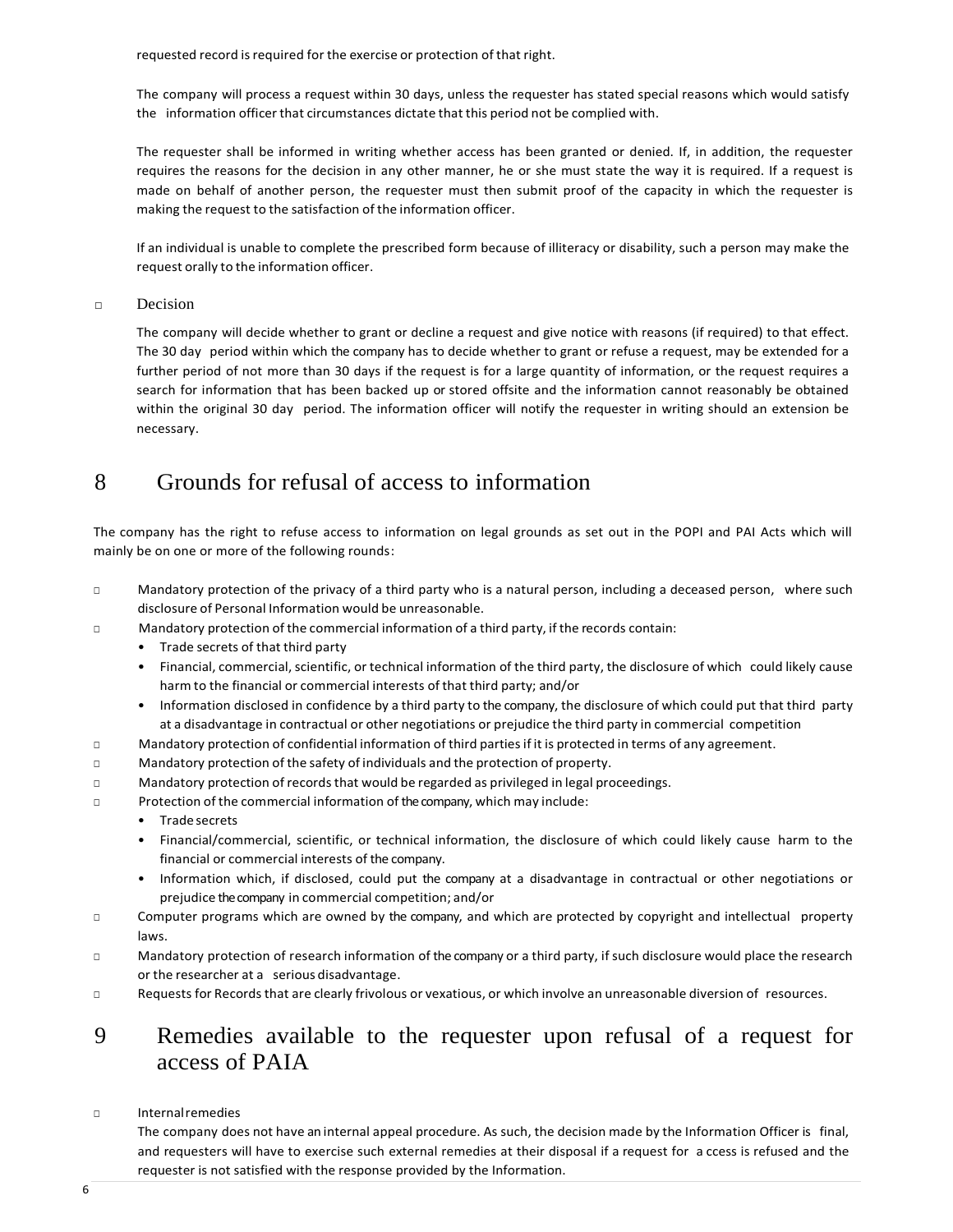#### □ Externalremedies

In accordance with sections 56(3) (c) and 78 of PAIA, a requester may apply to a court for relief within 180 days of notification of the decision for appropriate relief.

### 10 Fees

The Act provides for two types of fees:

Fees can be scrutinised in Appendix 2.

A request fee, (which will be a standard fee) and an access fee, which must be calculated by considering reproduction costs, search and preparation time and cost, as well as postal costs where applicable. When a request is received by the Information Officer of the company, the Information Officer shall by notice require the requester, other than a personal requester, to pay the prescribed request fee, if any, before further processing of the request can take place. If a search for the information is necessary and the preparation and disclosure of the information for disclosure, requires more time than prescribed in the regulations for this purpose, the Information Officer shall notify the requester to pay as a deposit if the request is granted.

The Information Officer shall withhold information until the requester has paid the fee or fees indicated. A requester, whose request for access to information has been granted, must pay an access fee reproduction, for search, preparation, and for any time in excess of the prescribed hours to prepare the information for disclosure including making arrangements to make it available in the request form. If a deposit has been paid in respect of a request for access, which is refused, then the Information Officer shall repay the deposit to the requester.

### 11 Information available in terms of other legislation [Section  $51(1)(d)$ ]

| No | Ref            | Act                                                     |
|----|----------------|---------------------------------------------------------|
| 1  | No 75 of 1997  | <b>Basic Conditions of Employment Act</b>               |
| 2  | No 53 of 2003  | Broad Based Black Economic Empowerment Act              |
| 3  | No 71 of 2008  | <b>Companies Act</b>                                    |
| 4  | No 130 of 1993 | Compensation for Occupational Injuries and Diseases Act |
| 5  | No 71 of 2008  | <b>Competition Act</b>                                  |
| 6  | No 108 of 1996 | <b>Constitution of South Africa</b>                     |
| 7  | No 68 of 2008  | <b>Consumer Protection Act</b>                          |
| 8  | No 98 of 1978  | Copyright Act                                           |
| 9  | No 47 of 1937  | Deed Registries Act                                     |
| 10 | No 25 of 2002  | <b>Electronic Communications and Transactions Act</b>   |
| 11 | No 55 of 1998  | <b>Employment Equity Act</b>                            |
| 12 | No 26 or 2013  | <b>Employment Tax Incentive Act</b>                     |
| 13 | No 36 of 1947  | Fertilizers, Farm Feeds, Seeds and Remedies Act         |
| 14 | No 60 of 2000  | <b>Firearms Control Act</b>                             |
| 15 | No 54 of 1972  | Foodstuffs, Cosmetics and Disinfectants Act             |
| 16 | No 15 or 1973  | <b>Hazardous Substances Act</b>                         |
| 17 | No 95 of 1967  | Income Tax Act                                          |
| 18 | No 66 of 1995  | Labour Relations Act                                    |
| 19 | No 107 of 1998 | National Environmental Management Act                   |
| 20 | No 39 of 2004  | National Environmental Management: Air Quality Act      |
| 21 | No 59 pr 2008  | National Environmental Management: Waste Act            |
| 22 | No 103 of 1997 | National Building Regulations and Standards Act         |
| 23 | No 93 of 1996  | <b>National Road Traffic Act</b>                        |
| 24 | No 85 of 1993  | Occupational Health and Safety Act                      |
| 25 | No 2 of 2000   | Promotion of Access to Information Act                  |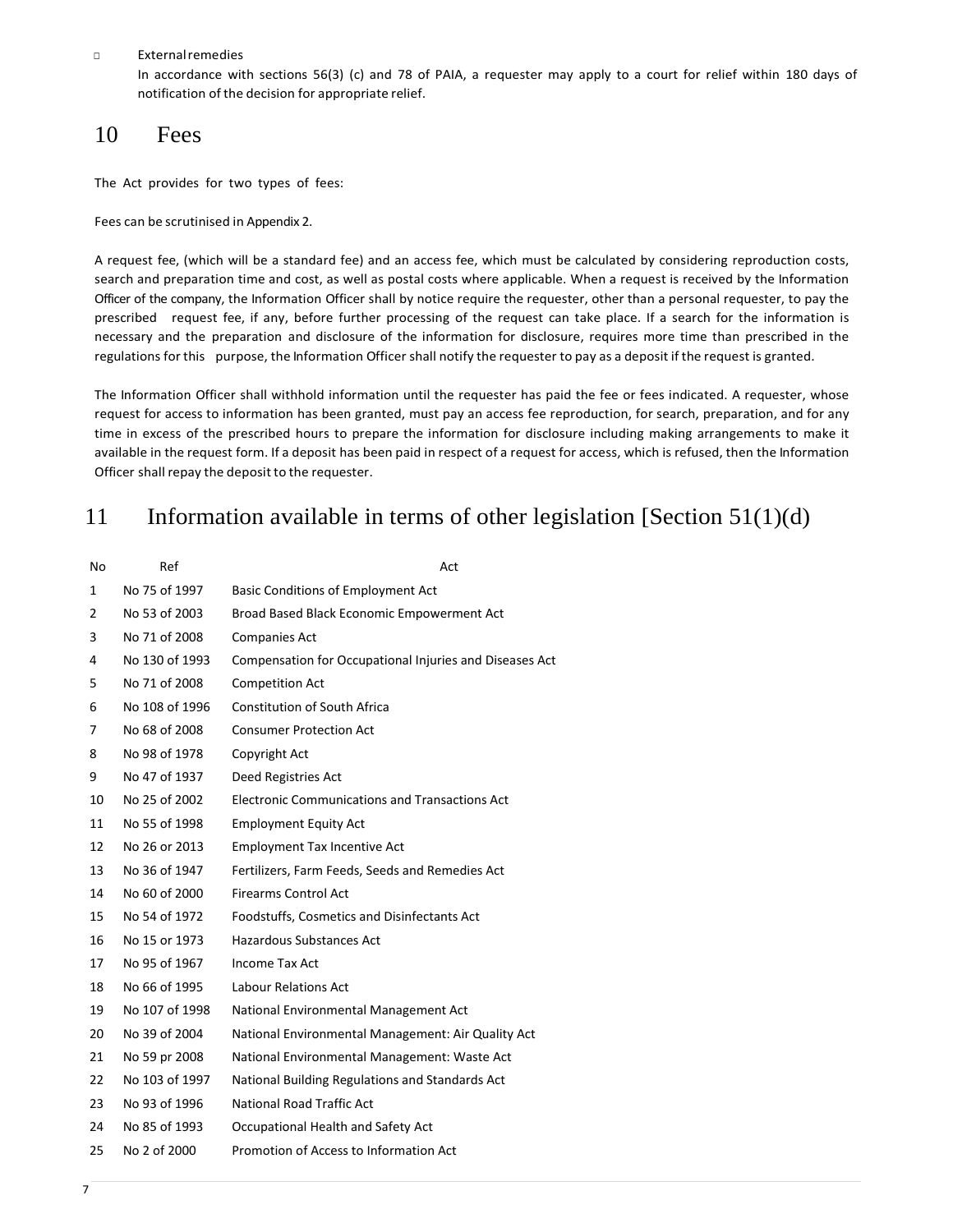- 26 No 4 of 2000 Promotion of Equality and Prevention of Unfair Discrimination Act
- 27 No 4 of 2013 Protection of Personal Information Act
- 28 No 9 of 1997 Skills Development Act
- 29 No 9 of 1999 Skills Development Levies Act
- 30 No 8 of 2008 Standards Act
- 31 No 77 of 1973 Trade Metrology Act
- 32 No 4 of 2002 Unemployment Contributions Act
- 33 No 63 of 2001 Unemployment Insurance Act
- 34 No 89 of 1991 Value Added Tax Act

### 12 Protection of Personal Information that is processed by the company

#### 12.1 Conditions of Processing

Chapter 3 of POPIA provides for the minimum Conditions for Lawful Processing of Personal Information by a Responsible Party. These conditions may not be derogated from unless specific exclusions apply as outlined in POPIA. Below is a description of the eight Conditions for Lawful Processing as contained in POPIA:

- a) Accountability the Responsible Party has an obligation to ensure that there is compliance with POPIA in respect of the Processing of Personal Information.
- b) Processing limitation Personal Information must be collected directly from a Data Subject to the extent applicable; must only be processed with the consent of the Data Subject and must only be used for the purposes for which it was obtained.
- c) Purpose specification Personal Information must only be processed for the specific purpose for which it was obtained and must not be retained for any longer than it is needed to achieve such purpose.
- d) Further processing limitation further processing of Personal Information must be compatible with the initial purpose for which the information was collected.
- e) Information quality the Responsible Party must ensure that Personal Information held is accurate and updated regularly and that the integrity of the information is maintained by appropriate security measures.
- f) Openness- there must be transparency between the Data Subject and the Responsible Party.
- g) Security safeguards a Responsible Party must take reasonable steps to ensure that adequate safeguards are in place to ensure that Personal Information is being processed responsibly and is not unlawfully accessed.
- h) Data Subject participation the Data Subject must be made aware that their information is being processed and must have provided their informed consent to such processing.
- 12.2 Purpose of the Processing of Personal Information by the company

As outlined in paragraph 12.1c, Personal Information may only be processed for a specific purpose. The purposes for which the company processes or will Process Personal Information, is set out in Appendix 3.

#### 12.3 Categories of Data Subjects and Personal Information/Special PersonalInformation relating thereto

As per section 1 of POPIA, a Data Subject may either be a natural or a juristic person. Appendix 3 sets out the various categories of Data Subjects that the company Processes Personal Information on and the types of Personal Information relating thereto.

12.4 Recipients of Personal Information

Part C of Appendix 3 outlines the recipients to whom the company may provide a Data Subjects Personal Information to.

12.5 Cross-Border Flows of Personal Information

Section 72 of POPI provides that Personal Information may only be transferred out of the Republic of South Africa:

- a) If the recipient country can offer such data an "adequate level" of protection. This means that its data privacy laws must be substantially like the Conditions for Lawful Processing as contained in POPIA; or
- b) If the Data Subject consents to the transfer of their Personal Information; or
- c) If the transfer is necessary for the performance of a contractual obligation between the Data Subject and the Responsible Party; or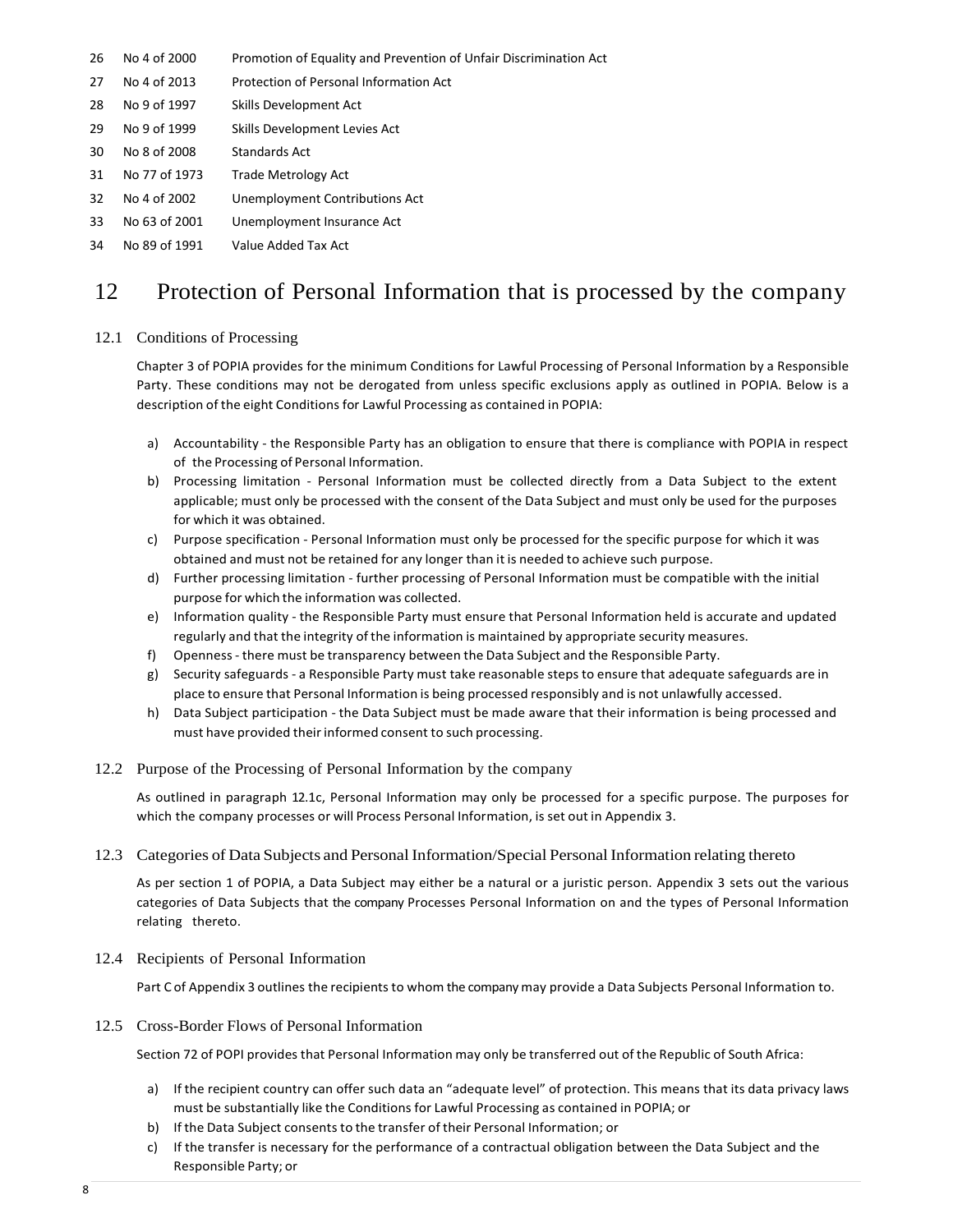- d) If the transfer is necessary for the performance of a contractual obligation between the Responsible Party and a third party, in the interests of the Data Subject; or
- e) If the transfer is for the benefit of the Data Subject, and it is not reasonably practicable to obtain the consent of the Data Subject, and if it were, the Data Subject, would likely provide such consent.

The company does not do any Cross-Border transfers of any Personal Information relating to employees, clients, companies, or organisation.

12.6 Description of information security measures to be implemented by the company

Section E of Appendix 3 sets out the types of security measures implemented by the company to ensure that Personal Information is respected and protected.

A preliminary assessment of the suitability of the information security measures implemented or to be implemented by the company may be conducted in order to ensure that the Personal Information that is processed by the company is safeguarded and Processed in accordance with the Conditions for Lawful Processing.

12.7 Objection to the Processing of Personal Information by a Data Subject

Section 11 (3) of POPIA and regulation 2 of the POPIA Regulations provides that a Data Subject may, at any time object to the Processing of his/her/its Personal Information in the prescribed form attached to this manual as Appendix 5 subject to exceptions contained in POPIA.

12.8 Request for correction or deletion of Personal Information

Section 24 of POPIA and regulation 3 of the POPIA Regulations provides that a Data Subject may request for their Personal Information to be corrected/deleted in the prescribed form attached as Appendix 4 to this Manual.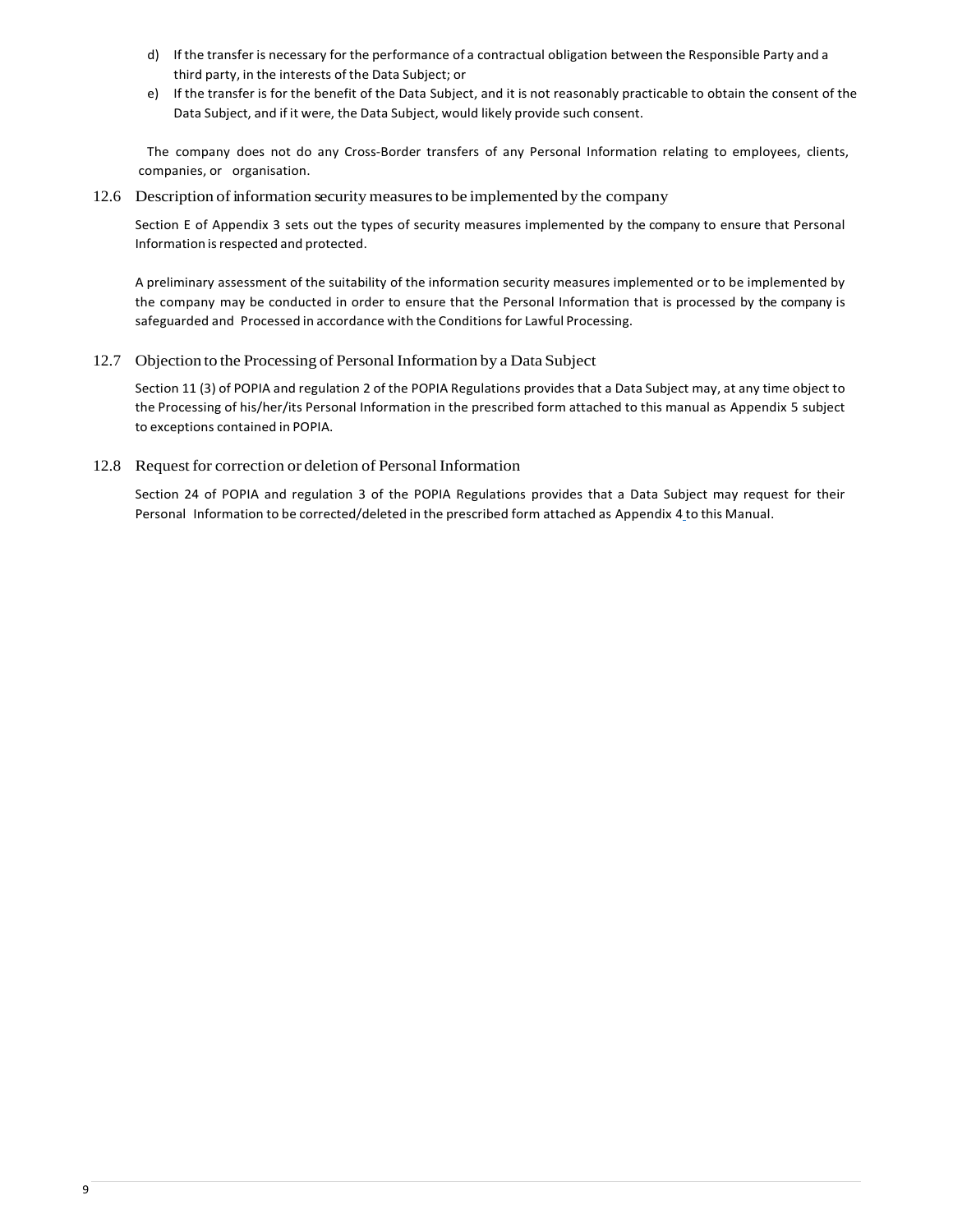### Request for Access to the Record to be completed by a Requestor

Request for Access to Record of Private Body

(Section 53(1) of the Promotion of Accessto Information Act, 2000 (ActNo. 2 of

\_\_\_\_\_\_\_\_\_\_\_\_\_\_\_\_\_\_\_\_\_\_\_\_\_\_\_\_\_\_\_\_\_\_\_\_\_\_\_\_\_\_\_\_\_\_\_\_\_\_\_\_\_\_\_\_\_\_\_\_\_\_\_\_\_\_\_\_\_\_\_\_\_\_\_\_\_\_\_\_\_\_\_\_\_\_\_\_\_\_\_\_\_\_\_\_\_\_\_\_\_\_\_\_\_\_\_\_\_\_\_\_\_

\_\_\_\_\_\_\_\_\_\_\_\_\_\_\_\_\_\_\_\_\_\_\_\_\_\_\_\_\_\_\_\_\_\_\_\_\_\_\_\_\_\_\_\_\_\_\_\_\_\_\_\_\_\_\_\_\_\_\_\_\_\_\_\_\_\_\_\_\_\_\_\_\_\_\_\_\_\_\_\_\_\_\_\_\_\_\_\_\_\_\_\_\_\_\_\_\_\_\_\_\_\_\_\_\_\_\_\_\_\_\_\_\_

\_\_\_\_\_\_\_\_\_\_\_\_\_\_\_\_\_\_\_\_\_\_\_\_\_\_\_\_\_\_\_\_\_\_\_\_\_\_\_\_\_\_\_\_\_\_\_\_\_\_\_\_\_\_\_\_\_\_\_\_\_\_\_\_\_\_\_\_\_\_\_\_\_\_\_\_\_\_\_\_\_\_\_\_\_\_\_\_\_\_\_\_\_\_\_\_\_\_\_\_\_\_\_\_\_\_\_\_\_\_\_\_\_

2000)(Regulation 10)

### A. Particulars of a Private Body

The Head:

### B. Particulars of Person Requesting access to the Record

a) The particulars of the person who requests access to the record must be given below.

b) The address and/or Fax number in the Republic of South Africa to which the information is to be sent must be given.

c) Proof of the capacity in which the request is made, if applicable, must be attached.

| Postal Address: ________________________                 |                                                                                                                         |
|----------------------------------------------------------|-------------------------------------------------------------------------------------------------------------------------|
|                                                          |                                                                                                                         |
| Telephone Number: _______________________________        | E-Mail Address: _____________________                                                                                   |
|                                                          | Capacity in which request is made, when made on behalf of another person: _________________________                     |
| C. Particulars of Person on whose behalf request is made |                                                                                                                         |
|                                                          | This section must be completed ONLY if a request for information is made on behalf of another person.                   |
|                                                          |                                                                                                                         |
| Identity Number: _______________________________         |                                                                                                                         |
| D. Particulars of Record                                 |                                                                                                                         |
| a)                                                       | Provide full particulars of the record to which access is requested, including the reference number if that is known to |

you, to enable the record to be located.

- b) If the provided space isinadequate, please continue on a separate folio and attach it to this form. The requestor must sign all the additional folios.
- 1. Description of record or relevant part of the record: \_\_\_\_\_\_\_\_\_\_\_\_\_\_\_\_\_\_\_\_\_\_\_
- 2. Reference number, if available:
- 3. Any further particulars of record: \_\_\_\_\_\_\_\_\_\_\_\_\_\_\_\_\_\_\_\_\_\_\_\_\_\_\_\_\_\_\_\_\_\_\_\_\_\_\_\_\_\_\_\_\_\_\_\_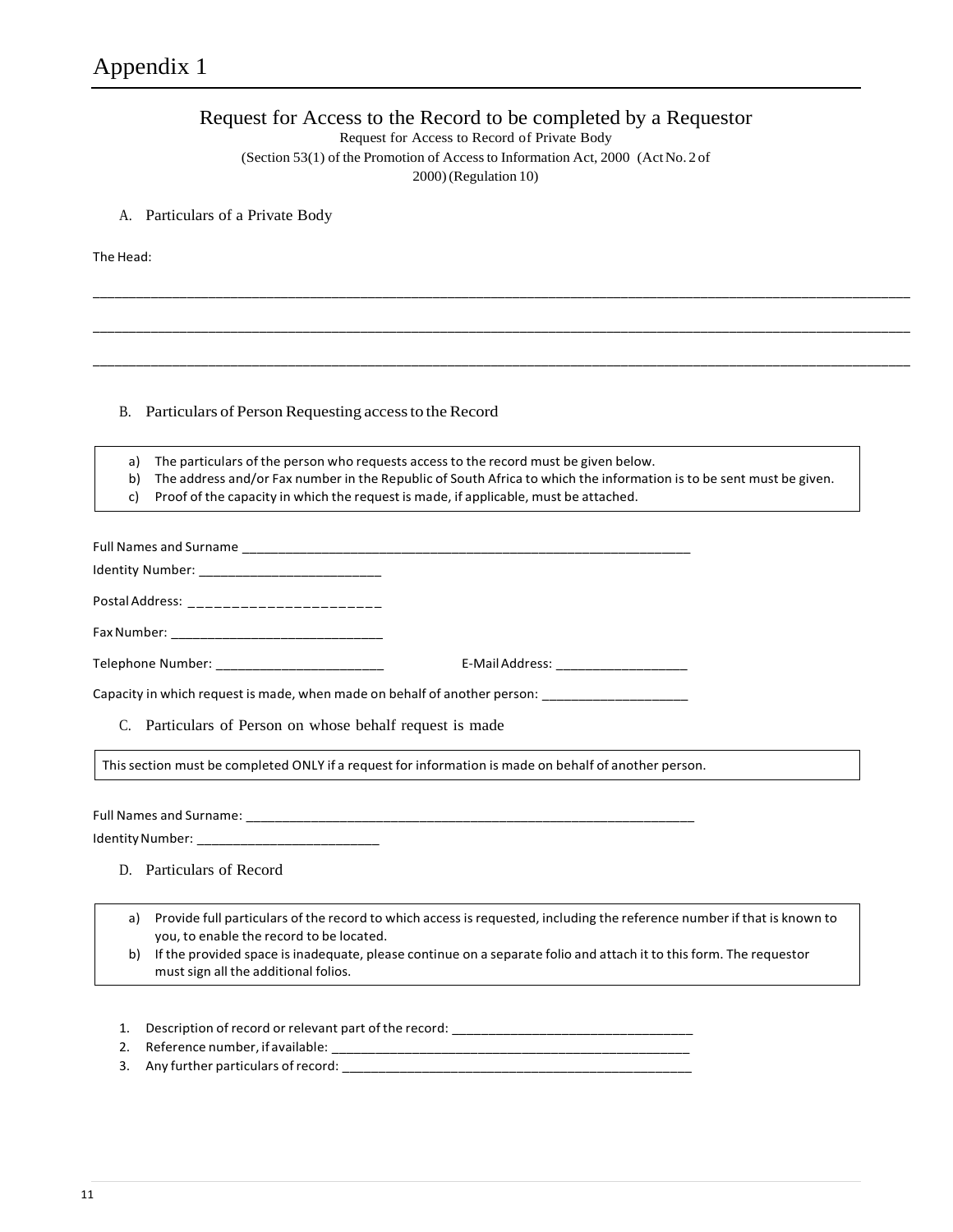- a) A request for accessto a record, other than a record containing personal information about yourself, will be processed only after a request fee has been paid.
- b) You will be notified of the amount required to be paid asthe request fee.
- c) The fee payable for access to a record depends on the form in which access isrequired and the reasonable time required to search for and prepare a record.
- d) If you qualify for exemption of the payment of any fee, please state the reason for exemption.

Reason for exemption from payment of fees: \_\_\_\_\_\_\_\_\_\_\_\_\_\_\_\_\_\_\_\_\_\_\_\_\_\_\_\_\_\_\_\_\_\_\_\_\_\_\_\_\_\_\_\_\_\_\_\_\_\_\_\_\_\_\_\_\_\_\_\_\_\_\_\_\_\_\_\_

#### F. Form of Access to Record

If you are prevented by a disability to read, view, or listen to the record in the form of access provided for in 1 to 4 hereunder, state your disability and indicate in which form the record is required.

\_\_\_\_\_\_\_\_\_\_\_\_\_\_\_\_\_\_\_\_\_\_\_\_\_\_\_\_\_\_\_\_\_\_\_\_\_\_\_\_\_\_\_\_\_\_\_\_\_\_\_\_\_\_\_\_\_\_\_\_\_\_\_\_\_\_\_\_\_\_\_\_\_\_\_\_\_\_\_\_\_\_\_\_\_\_\_\_\_\_\_\_\_\_\_\_\_\_\_\_\_\_\_\_\_

| Disability:                       |  |
|-----------------------------------|--|
|                                   |  |
| Form in which Record is required: |  |
|                                   |  |

Mark the appropriate box with an X.

NOTES:

- (a) Compliance with your request in the specified form may depend on the form in which the record is available.
- (b) Access in the form requested may be refused in certain circumstances. In such a case you will be informed if access will be granted in another form.
- (c) The fee payable for access to the record, if any, will be determined partly by the form in which access is requested.

| 1.                                                                                                                                               | If the Record is in written or printed form                                                                                              |  |                                                         |                                                               |                      |                                                                          |  |
|--------------------------------------------------------------------------------------------------------------------------------------------------|------------------------------------------------------------------------------------------------------------------------------------------|--|---------------------------------------------------------|---------------------------------------------------------------|----------------------|--------------------------------------------------------------------------|--|
|                                                                                                                                                  | Copy of Record*                                                                                                                          |  |                                                         |                                                               | Inspection of Record |                                                                          |  |
| 2.                                                                                                                                               | If record consists of visual images<br>(this includes photographs, slides, video recordings, computer-generated images, sketches, etc.): |  |                                                         |                                                               |                      |                                                                          |  |
|                                                                                                                                                  | View the Images                                                                                                                          |  | Copy of the Images*                                     |                                                               |                      | Transcription of the Images*                                             |  |
| 3.                                                                                                                                               | If record consists of recorded words or information which can be reproduced in sound:                                                    |  |                                                         |                                                               |                      |                                                                          |  |
|                                                                                                                                                  | listen to the soundtrack (audio cassette, CD, DVD, or<br>digital audio format)                                                           |  |                                                         | Transcription of soundtrack* (written or printed<br>document) |                      |                                                                          |  |
| 4.                                                                                                                                               | If record is held on computer or in an electronic or machine-readable form:                                                              |  |                                                         |                                                               |                      |                                                                          |  |
|                                                                                                                                                  | Printed copy of record*                                                                                                                  |  | printed copy of information<br>derived from the record* |                                                               |                      | copy in computer readable<br>form* (CD, DVD, or digital<br>audio format) |  |
| *If you requested a copy or transcription of a record (above), do you wish the copy or transcription to be<br>posted to you? Postage is payable. |                                                                                                                                          |  |                                                         |                                                               |                      |                                                                          |  |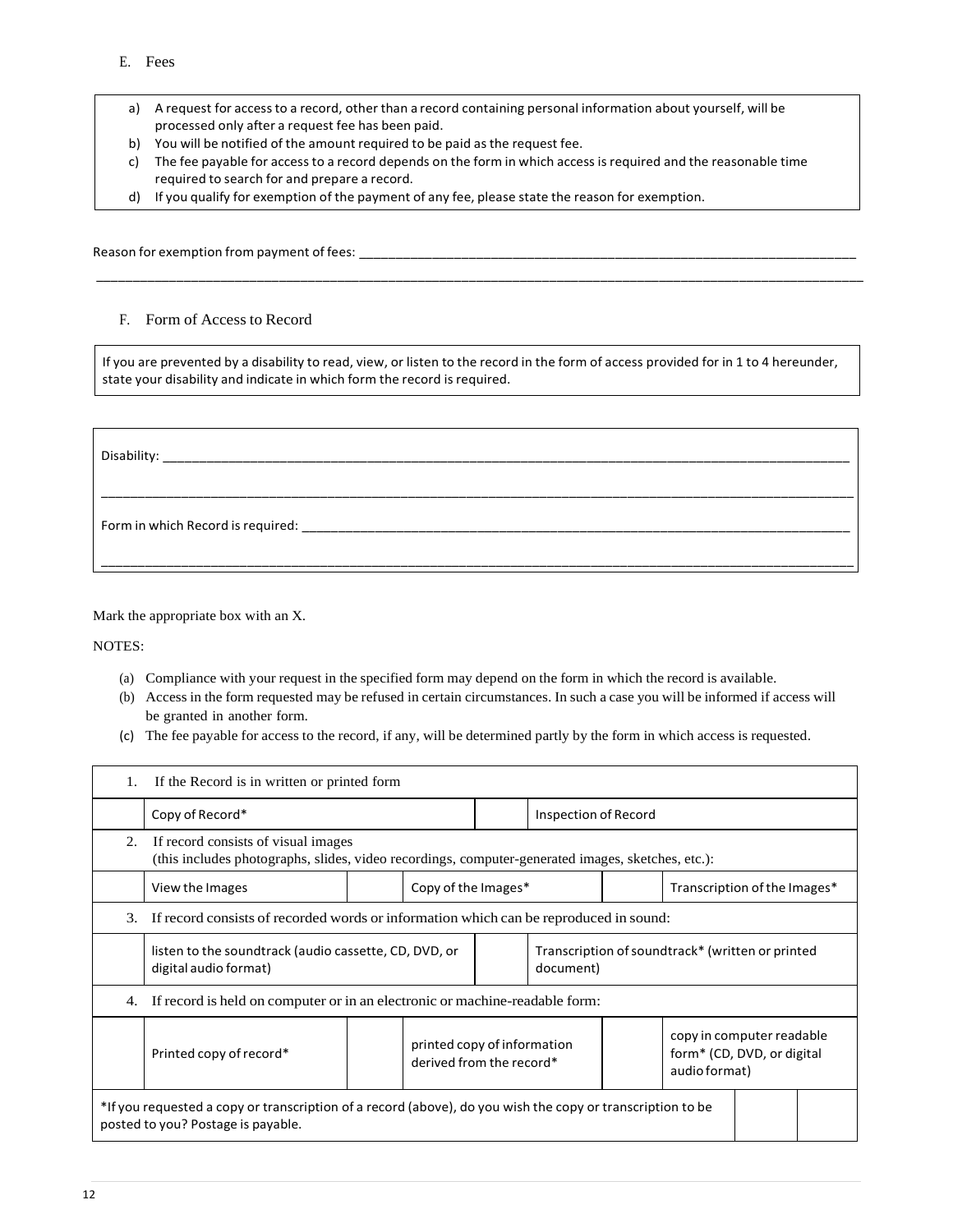#### G. Particulars of right to be exercised or protected

If the provided space is inadequate, please continue on a separate folio and attach it to this form. The requester must sign all the additional folios.

\_\_\_\_\_\_\_\_\_\_\_\_\_\_\_\_\_\_\_\_\_\_\_\_\_\_\_\_\_\_\_\_\_\_\_\_\_\_\_\_\_\_\_\_\_\_\_\_\_\_\_\_\_\_\_\_\_\_\_\_\_\_\_\_\_\_\_\_\_\_\_\_\_\_\_\_\_\_\_\_\_\_\_\_\_\_\_\_\_\_\_\_\_\_\_\_\_\_\_

\_\_\_\_\_\_\_\_\_\_\_\_\_\_\_\_\_\_\_\_\_\_\_\_\_\_\_\_\_\_\_\_\_\_\_\_\_\_\_\_\_\_\_\_\_\_\_\_\_\_\_\_\_\_\_\_\_\_\_\_\_\_\_\_\_\_\_\_\_\_\_\_\_\_\_\_\_\_\_\_\_\_\_\_\_\_\_\_\_\_\_\_\_\_\_\_\_\_

\_\_\_\_\_\_\_\_\_\_\_\_\_\_\_\_\_\_\_\_\_\_\_\_\_\_\_\_\_\_\_\_\_\_\_\_\_\_\_\_\_\_\_\_\_\_\_\_\_\_\_\_\_\_\_\_\_\_\_\_\_\_\_\_\_\_\_\_\_\_\_\_\_\_\_\_\_\_\_\_\_\_\_\_\_\_\_\_\_\_\_\_\_\_\_\_\_\_\_

\_\_\_\_\_\_\_\_\_\_\_\_\_\_\_\_\_\_\_\_\_\_\_\_\_\_\_\_\_\_\_\_\_\_\_\_\_\_\_\_\_\_\_\_\_\_\_\_\_\_\_\_\_\_\_\_\_\_\_\_\_\_\_\_\_\_\_\_\_\_\_\_\_\_\_\_\_\_\_\_\_\_\_\_\_\_\_\_\_\_\_\_\_\_\_\_\_\_\_

1. Indicate which right isto be exercised or protected: \_\_\_\_\_\_\_\_\_\_\_\_\_\_\_\_\_\_\_\_\_\_\_\_\_\_\_\_\_\_\_\_\_\_\_\_\_\_\_\_\_\_\_\_\_\_\_\_\_\_\_\_\_\_\_\_\_

2. Explain why the record requested isrequired for the exercise or protection of the aforementioned right: \_\_\_\_\_\_\_\_\_\_\_\_\_\_

H. Notice of decision regarding request for access

You will be notified in writing whether your request has been approved/denied. If you wish to be informed in another manner, please specify that manner and provide the necessary particulars to enable compliance with your request.

\_\_\_\_\_\_\_\_\_\_\_\_\_\_\_\_\_\_\_\_\_\_\_\_\_\_\_\_\_\_\_\_\_\_\_\_\_\_\_\_\_\_\_\_\_\_\_\_\_\_\_\_\_\_\_\_\_\_\_\_\_\_\_\_\_\_\_\_\_\_\_\_\_\_\_\_\_\_\_\_\_\_\_\_\_\_\_\_\_\_\_\_\_\_\_\_\_\_\_\_\_\_\_\_\_\_

How would you prefer to be informed of the decision regarding your request for access to the record?

Signed at this day day of 20

Signature of Requester/Person on whose behalf request is made

\_ \_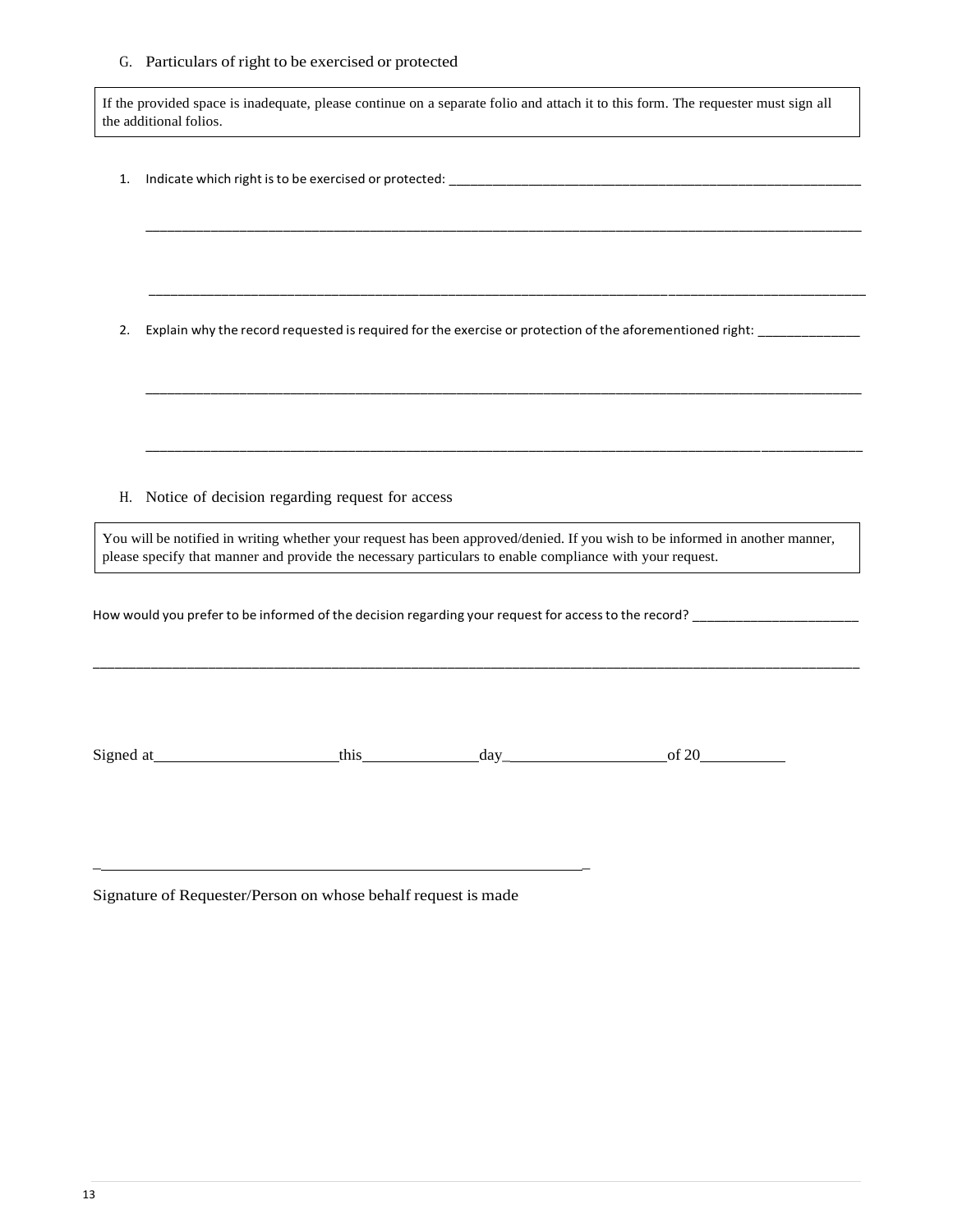### Applicable Fees in Respect of Private Bodies in Relation to PAIA

### Fees in respect of Private Bodies

- 1. The fee for a copy of the manual as contemplated in regulation 9 (2) (c) is R1,10 for every photocopy of an A4-size page or part thereof.
- 2. The fees for reproduction referred to in regulation 11 (1) are as follows:

|    | a) For every photocopy of an A4-size page or part thereof                                                                 | R1,10              |
|----|---------------------------------------------------------------------------------------------------------------------------|--------------------|
| b) | For every printed copy of an A4-size page or part thereof held on a computer or in electronic or<br>machine-readable form | R <sub>0</sub> ,75 |
| C) | For a copy in a computer-readable form on compact disc                                                                    | R70.00             |
| d) | For a transcription of visual images, for an A4-size page or part thereof                                                 | R40.00             |
| e) | For a copy of visual images                                                                                               | R60.00             |
| f) | For a transcription of an audio record, for an A4-size page or part thereof                                               | R <sub>20.00</sub> |
| g) | For a copy of an audio record                                                                                             | R30.00             |

3. The request fee payable by a requester, other than a personal requester, referred to in regulation 11 (2) is R50,00.

<sup>4.</sup> The access fees payable by a requester referred to in regulation 11 (3) are as follows:

| a) | For every photocopy of an A4-size page or part thereof                                                                                               | R <sub>1</sub> ,10 |
|----|------------------------------------------------------------------------------------------------------------------------------------------------------|--------------------|
| b) | For every printed copy of an A4-size page or part thereof held on a computer or in electronic or<br>machine-readable form                            | R <sub>0</sub> ,75 |
| C) | For a copy in a computer-readable form on compact disc                                                                                               | R70.00             |
| d) | For a transcription of visual images, for an A4-size page or part thereof                                                                            | R40.00             |
| e) | For a copy of visual images                                                                                                                          | R60.00             |
| f) | For a transcription of an audio record, for an A4-size page or part thereof                                                                          | R20.00             |
| d) | To search for and prepare the record for disclosure, R30,00 for each hour or part of an hour<br>reasonably required for such search and preparation. |                    |
| 1. | For purposes of section 54 (2) of the Act, the following applies:                                                                                    |                    |
|    | Six hours as the hours to be exceeded before a deposit is payable; and<br>a)                                                                         |                    |
|    | one third of the access fee is payable as a deposit by the requester.<br>b)                                                                          |                    |
| 2. | The actual postage is payable when a copy of a record must be posted to a requester.                                                                 |                    |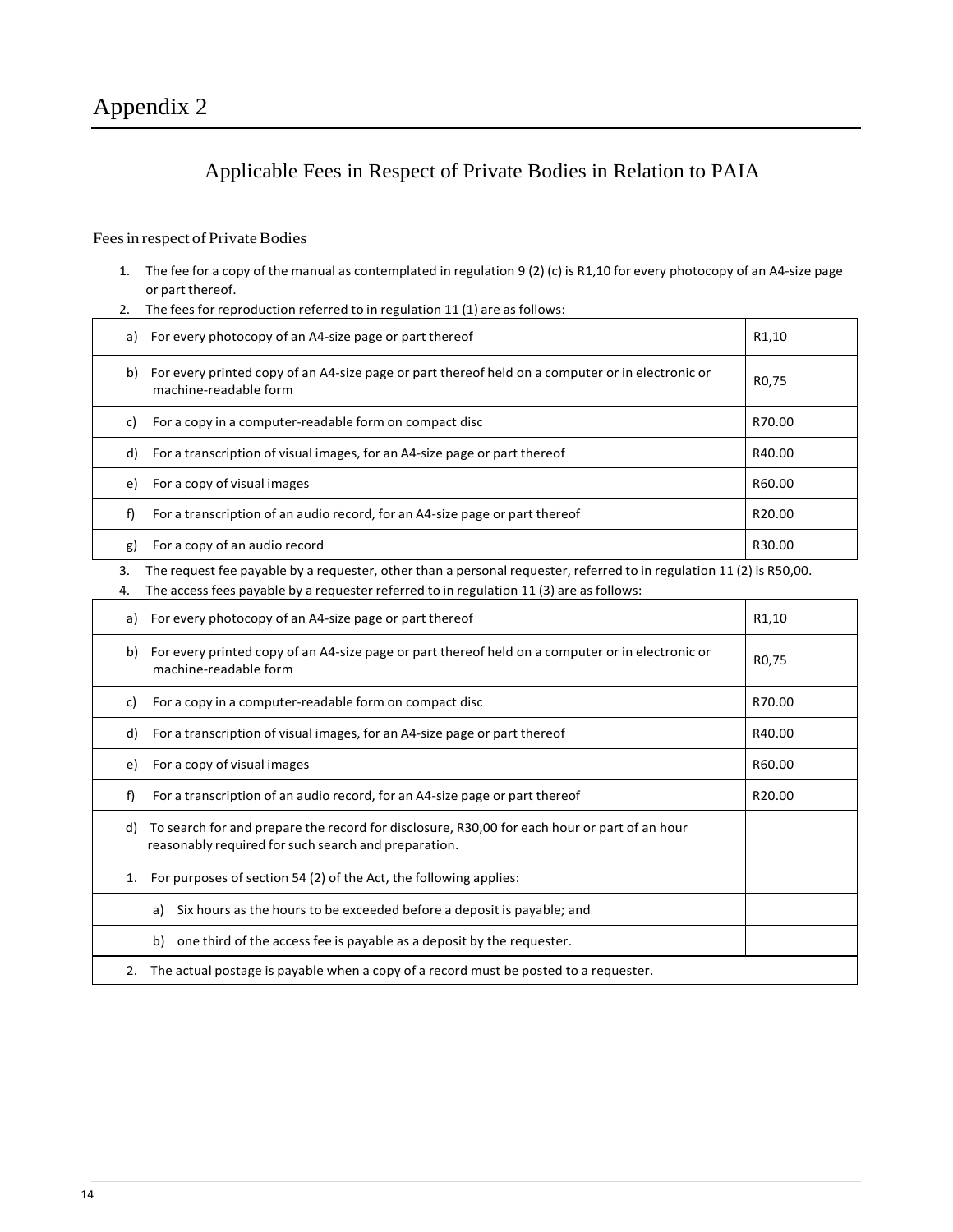### Appendix 3

### Processing of Personal Information in Accordance with POPIA

### A. Purpose of Processing

THE COMPANY uses personal information under its care in the following manner:

- □ Administration
- □ Providing products and services to customers
- □ Staffadministration
- □ Complying with Tax Laws
- □ Keeping accounts of records
- □ Conducting credit references checks and assessments
- □ Complying with legal and regulatory requirements
- □ Marketing and sales
- B. Categories of Data Subjects and their Personal Information

#### THE COMPANY may possess records relating to suppliers, shareholders, service providers, staff and customers:

| Data Subject                            | Information Processed                                                                                                                                                                                                                                                  |
|-----------------------------------------|------------------------------------------------------------------------------------------------------------------------------------------------------------------------------------------------------------------------------------------------------------------------|
| Customers - Natural Persons             | Names, contact details, physical and postal addresses, date of birth, ID number, Tax<br>related information, nationality, gender, confidential correspondence                                                                                                          |
| Customers – Juristic Persons / Entities | Names of contact persons, name of legal entity, physical and postal address and<br>contact details, financial information, registration number, founding documents, tax<br>related information, authorised signatories, shareholding information, BBEEE<br>Information |
| Service Providers                       | Names of contact persons; Name of Legal Entity, Physical and Postal address and<br>contact details, Registration Number, Founding document, Tax related<br>information, authorised signatories, beneficiaries, ultimate beneficial owners                              |
| Employees / Directors                   | Gender, pregnancy, marital status, ethnicity, age, language, education<br>information, financial information, employment history, ID number, physical and<br>p ostal address, contact details, criminal behaviour, well-being                                          |

#### C. Recipients of Personal Information

The company may share the Personal Information with it agents, affiliates and associated companies or any party to whom it ma y have assigned or transferred any of its rights and obligations under any agreement, and/or to service providers who perform the following services:

- □ Capturing, organising and storing of data
- □ Administration of Provident Fund Schemes
- D. Actual or Planned Trans-border Flows of Personal Information

The company has no planned trans-border flow of information.

#### E. General Description of Information Security Measures

THE COMPANY employs up to date technology to ensure the confidentiality, integrity, and availability of the Personal Information under its care. Measures include:

- □ Firewalls
- □ Virus protection software and update protocols
- □ Logical and physical access control
- □ Secure setup of hardware and software making up the IT infrastructure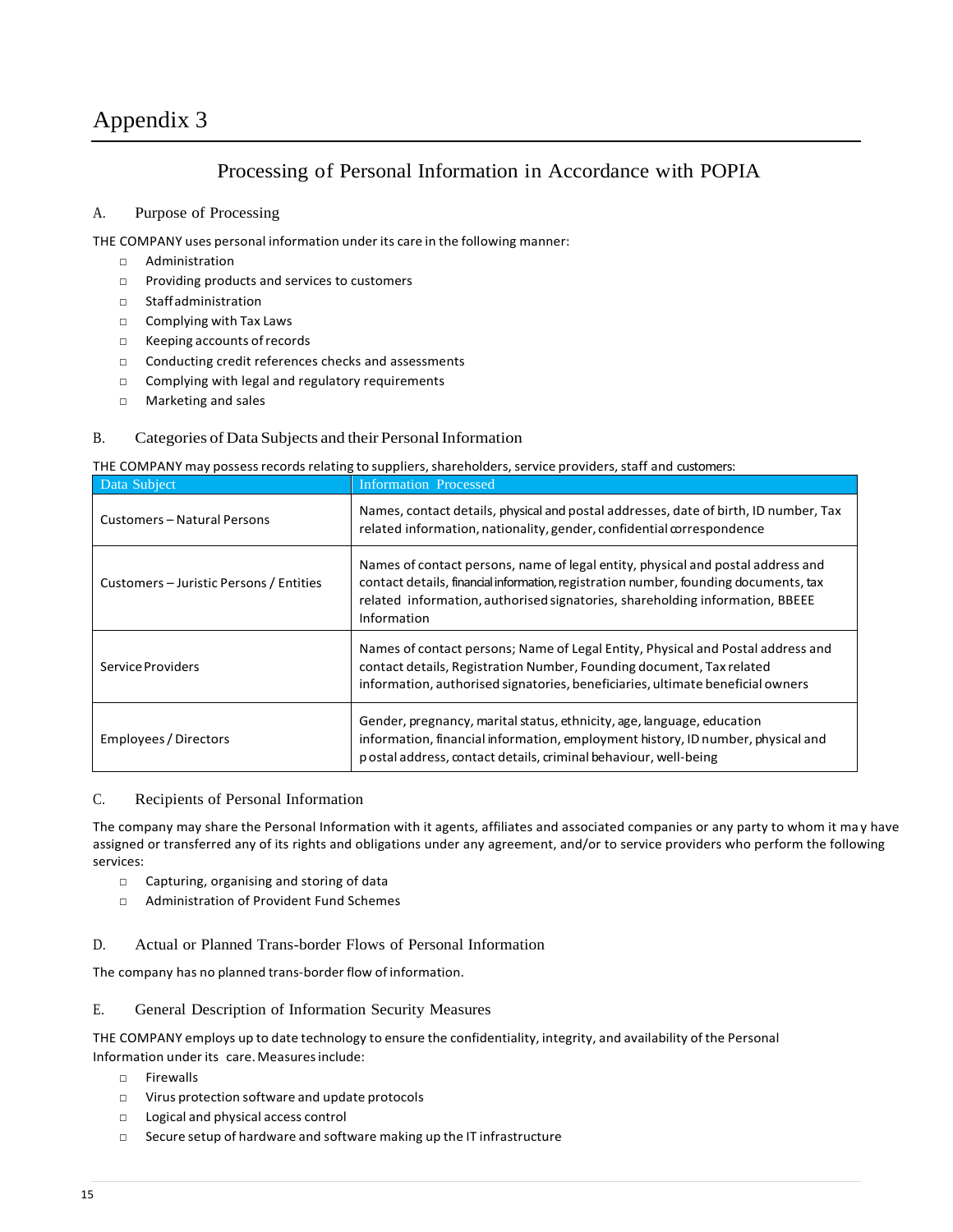# Appendix 4

### Request for Amendment, Correction or Erasure of Personal Data

Section 24 of POPI and regulation 3 of the POPI Regulations provides that a Data Subject may request for their Personal Information to be corrected/deleted as held by us.

As a main rule, your request will be handled free of charge. However, if we were to find your request to be manifestly unfounded, excessive, or repetitive, we may charge a reasonable fee based on the administrative cost of providing the information and not exceeding R0.00.

Please fill out the details below and we will get back to you 30 calendar days upon receipt of a fully completed form, proof of identity and other required documents, if applicable. The aforementioned documentation should be sent to the following address: Information Officer, Boardman Brothers (Pty) Ltd, Erica Street, Stutterheim, 4930.

| Details of the person requesting Amendment, Correction or Erasure |  |  |
|-------------------------------------------------------------------|--|--|
| <b>Full Name</b>                                                  |  |  |
| Address                                                           |  |  |
| Date of Birth                                                     |  |  |
| E-mail Address                                                    |  |  |
| <b>Phone Number</b>                                               |  |  |

| Your Role |                                                                                                                 |  |  |  |
|-----------|-----------------------------------------------------------------------------------------------------------------|--|--|--|
|           | I am the data subject                                                                                           |  |  |  |
|           | I am not the data subject, though I am acting on behalf of the data subject by virtue of a power<br>of attorney |  |  |  |
|           | I am not the data subject, but I am acting on behalf of a data subject as its parent or legal<br>guardian.      |  |  |  |

| Proof of Identity and Authority Submitted |                                                           |  |  |  |
|-------------------------------------------|-----------------------------------------------------------|--|--|--|
|                                           | Driving License                                           |  |  |  |
|                                           | Passport                                                  |  |  |  |
|                                           | <b>Identity Document</b>                                  |  |  |  |
|                                           | Power of Attorney                                         |  |  |  |
|                                           | Evidence of parental responsibility or legal guardianship |  |  |  |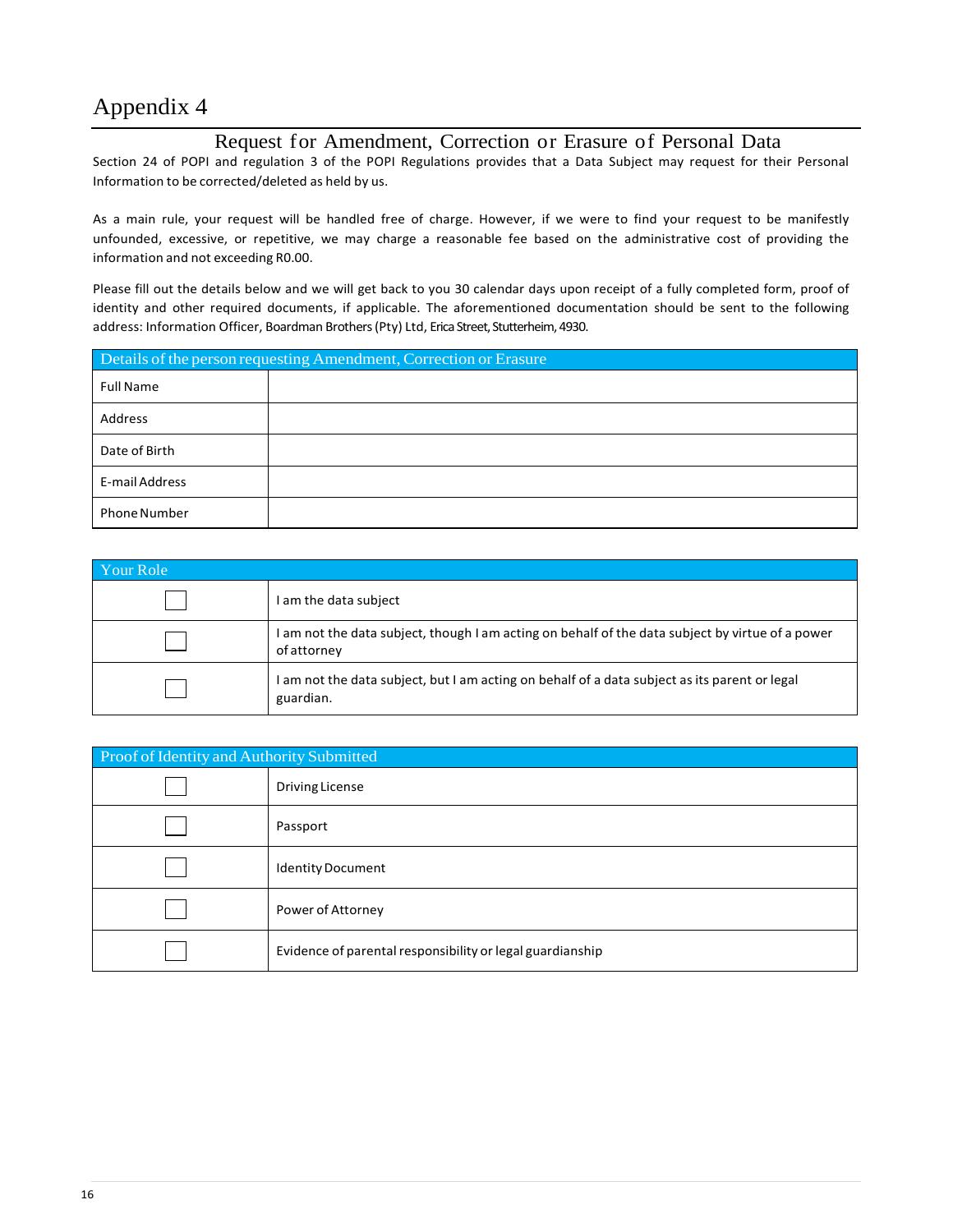| Amendment                                   |                                                                                                                                                                                                                        |  |  |  |
|---------------------------------------------|------------------------------------------------------------------------------------------------------------------------------------------------------------------------------------------------------------------------|--|--|--|
|                                             | I wish to amend my personal data (proof of identity must be provided).                                                                                                                                                 |  |  |  |
|                                             | I wish to amend personal data concerning a data subject that I am acting on behalf of (proof of<br>identity of the representative, a power of attorney and proof of identity of the data subject<br>must be provided). |  |  |  |
|                                             | I wish to amend personal data concerning a data subject to whom I am a parent or legal guardian<br>(proof of identity and evidence of parental responsibility or legal guardianship must be<br>provided).              |  |  |  |
| Type of personal data you<br>wish to amend: |                                                                                                                                                                                                                        |  |  |  |
| Describe the<br>amendment                   |                                                                                                                                                                                                                        |  |  |  |

| Correction                                    |                                                                                                                                                                                                                          |
|-----------------------------------------------|--------------------------------------------------------------------------------------------------------------------------------------------------------------------------------------------------------------------------|
|                                               | I wish to correct my personal data (proof of identity must be provided).                                                                                                                                                 |
|                                               | I wish to correct personal data concerning a data subject that I am acting on behalf of (proof of<br>identity of the representative, a power of attorney and proof of identity of the data subject<br>must be provided). |
|                                               | I wish to correct personal data concerning a data subject to whom I am a parent or legal<br>guardian (proof of identity and evidence of parental responsibility or legal guardianship must be<br>provided).              |
| Type of personal data you<br>wish to correct: |                                                                                                                                                                                                                          |
| Describe the correction:                      |                                                                                                                                                                                                                          |

| Erasure,                                                    |                                                                                                                                                                                                                        |  |  |  |
|-------------------------------------------------------------|------------------------------------------------------------------------------------------------------------------------------------------------------------------------------------------------------------------------|--|--|--|
|                                                             | I wish to erase my personal data (proof of identity must be provided).                                                                                                                                                 |  |  |  |
|                                                             | I wish to erase personal data concerning a data subject that I am acting on behalf of (proof of<br>identity of the representative, a power of attorney and proof of identity of the data subject<br>must be provided). |  |  |  |
|                                                             | I wish to erase personal data concerning a data subject to whom I am a parent or legal guardian<br>(proof of identity and evidence of parental responsibility or legal guardianship must be<br>provided).              |  |  |  |
| Describe the type of<br>personal data you wish to<br>erase: |                                                                                                                                                                                                                        |  |  |  |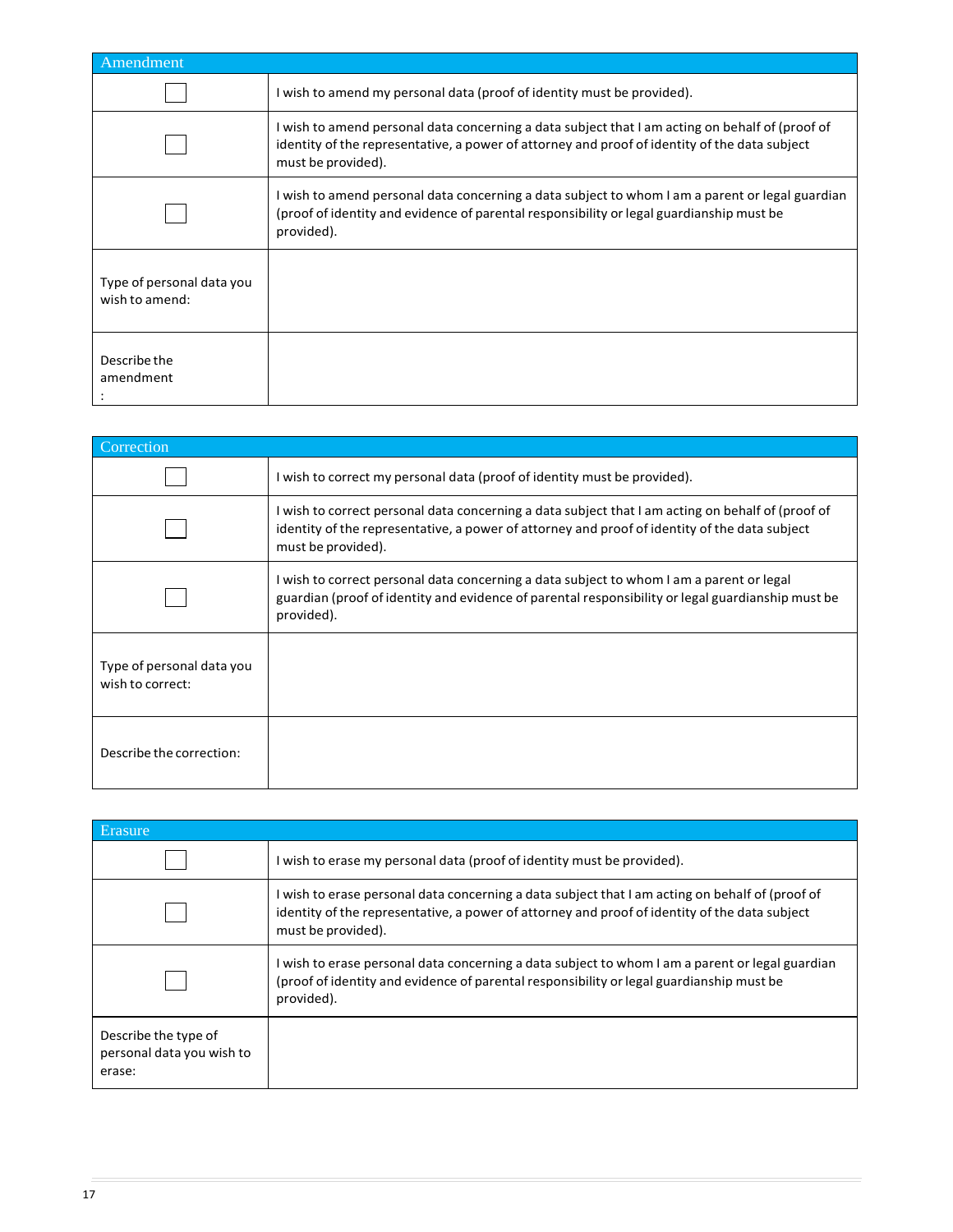By signing this form, you certify that the information you have provided is correct to the best of your knowledge and that you are the person to whom it relates or that you are legally entitled to act on behalf of such person. You understand that it may be necessary to obtain further information in order to comply with this request.

Signature:

Date: \_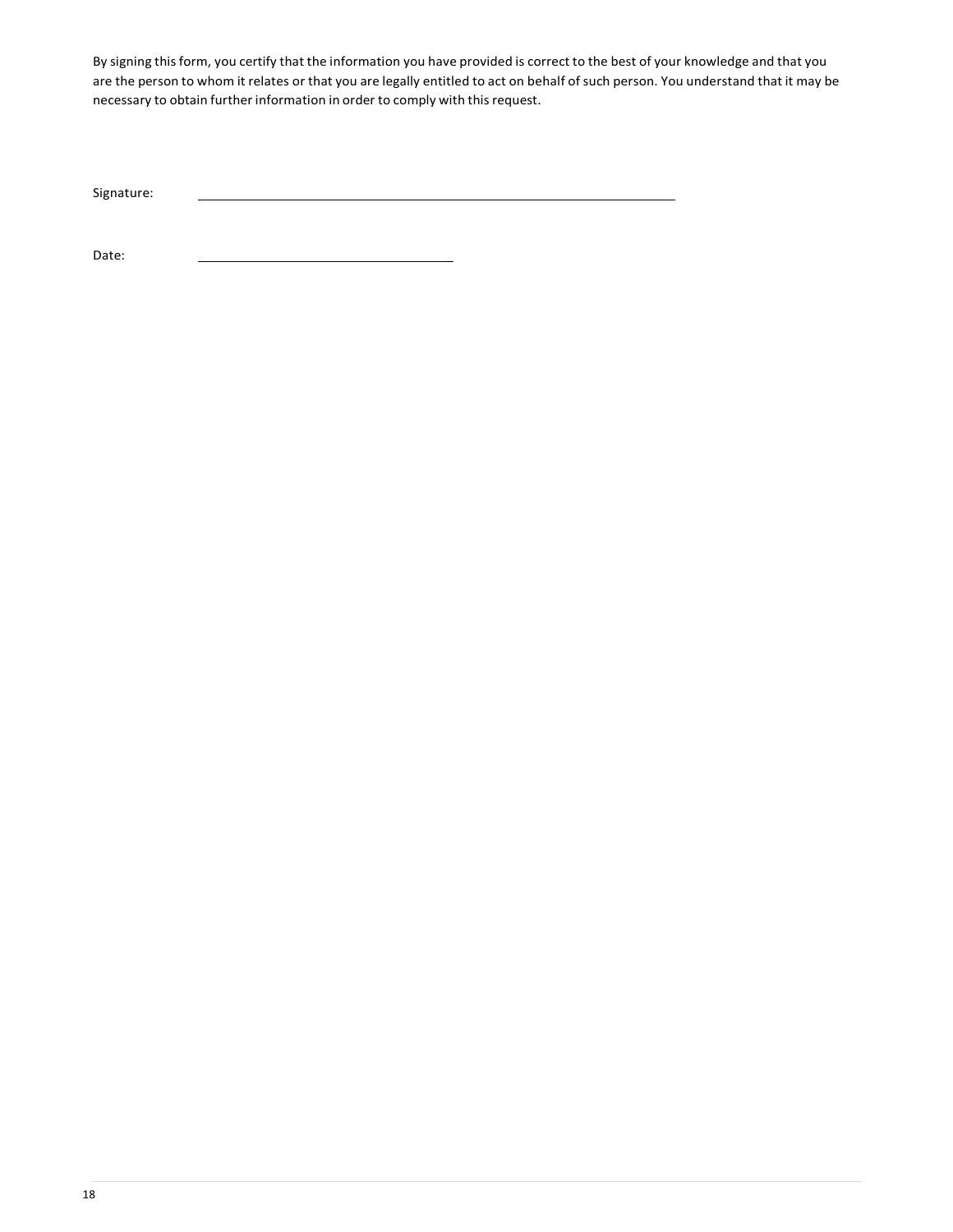### Form to Object to the Processing Of Personal Information i n Terms of POPIA

### Objection to the Processing of Personal Information in Terms of Section 11(3) of The Protection of Personal Information Act, 2013 (ActNo.4Of 2013)

### Regulations Relating to The Protection Of Personal Information, 2017, Regulation  $2(1)$

Please Note:

- a. Affidavits or other documentary evidence in support of the object needs to be attached to this form.
- b. If more space is required add additional pages as appendices to this form.

| Details of Data Subject                                             |  |
|---------------------------------------------------------------------|--|
| Name and Surname                                                    |  |
|                                                                     |  |
| Address                                                             |  |
|                                                                     |  |
| Phone Number                                                        |  |
| Fax Number                                                          |  |
| E-mail                                                              |  |
|                                                                     |  |
| Details of Responsible Party                                        |  |
| Name and Surname of the Responsible Person, Public, or Private Body |  |
| Address                                                             |  |
|                                                                     |  |
|                                                                     |  |
| Phone Number                                                        |  |
| <b>Fax Number</b>                                                   |  |